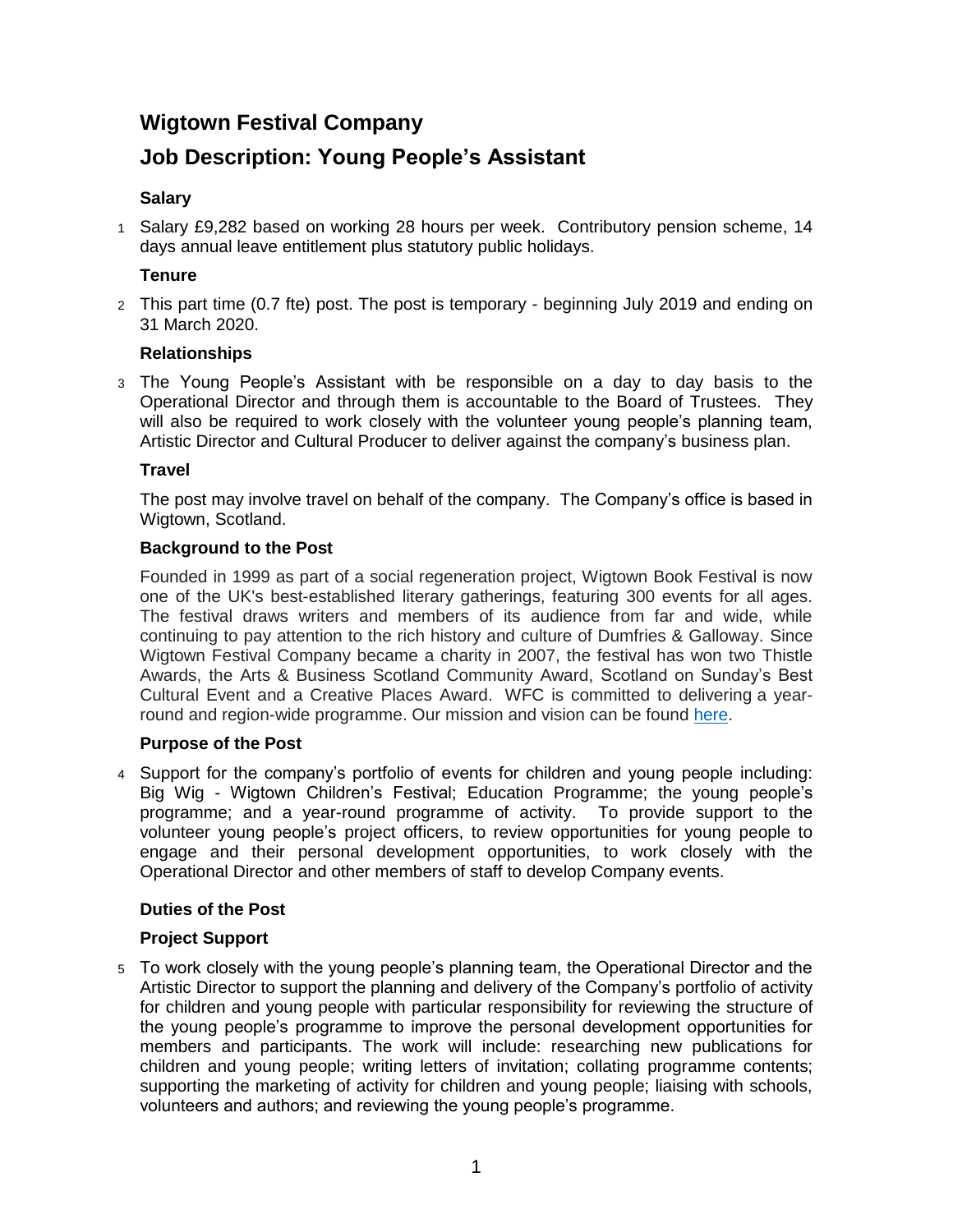## **Organisation**

- 6 Ensure that all your tasks are planned and prepared in a timely and efficient way to ensure maximum participation and benefit.
- 7 Liaise with the Operational Director and other members of the WFC team to ensure the appropriate infrastructure is in place for activities.
- 8 Liaise with the young people's planning team to ensure venue hosts and stewards are in place for young people's events.
- 9 Implementation of focus groups with the young people's team to develop a revised structure for their programme, including relevant training opportunities.
- 10 Supervise and support young people during activities as required.
- 11 Ensure that the appropriate information and documentation is provided for the Operational Director and recording action points at meetings you host.

### **Marketing and communication**

- 12 Support aspects of Company Marketing including*:* programme preparation, children's and young people's programme distribution, communication of educational opportunities to schools in Dumfries and Galloway.
- **13** Liaise with the Social Media and Marketing Officer to provide content for the appropriate sections of the Company website and social media channels.

### **Liaison with Staff and Volunteers**

14 Attend the weekly staff team meeting and liaise regularly with the Operational Director and other members of the WFC team.

#### **Health and safety**

**15** Be mindful of all health and safety issues for activities within your portfolio, including the preparation of risk assessments with the support of the Operational Director.

#### **External Relations**

- 16 Promote positively at all times the work of the Wigtown Festival Company both internally and to key stakeholders, sponsors, participants, audiences and other involved groups
- 17 Represent the Company at external meetings as required.

#### **General**

18 Undertake any reasonable additional tasks as may from time to time be requested by the Operational Director. If additional training is required to carry out such duties, this will be funded by the Company.